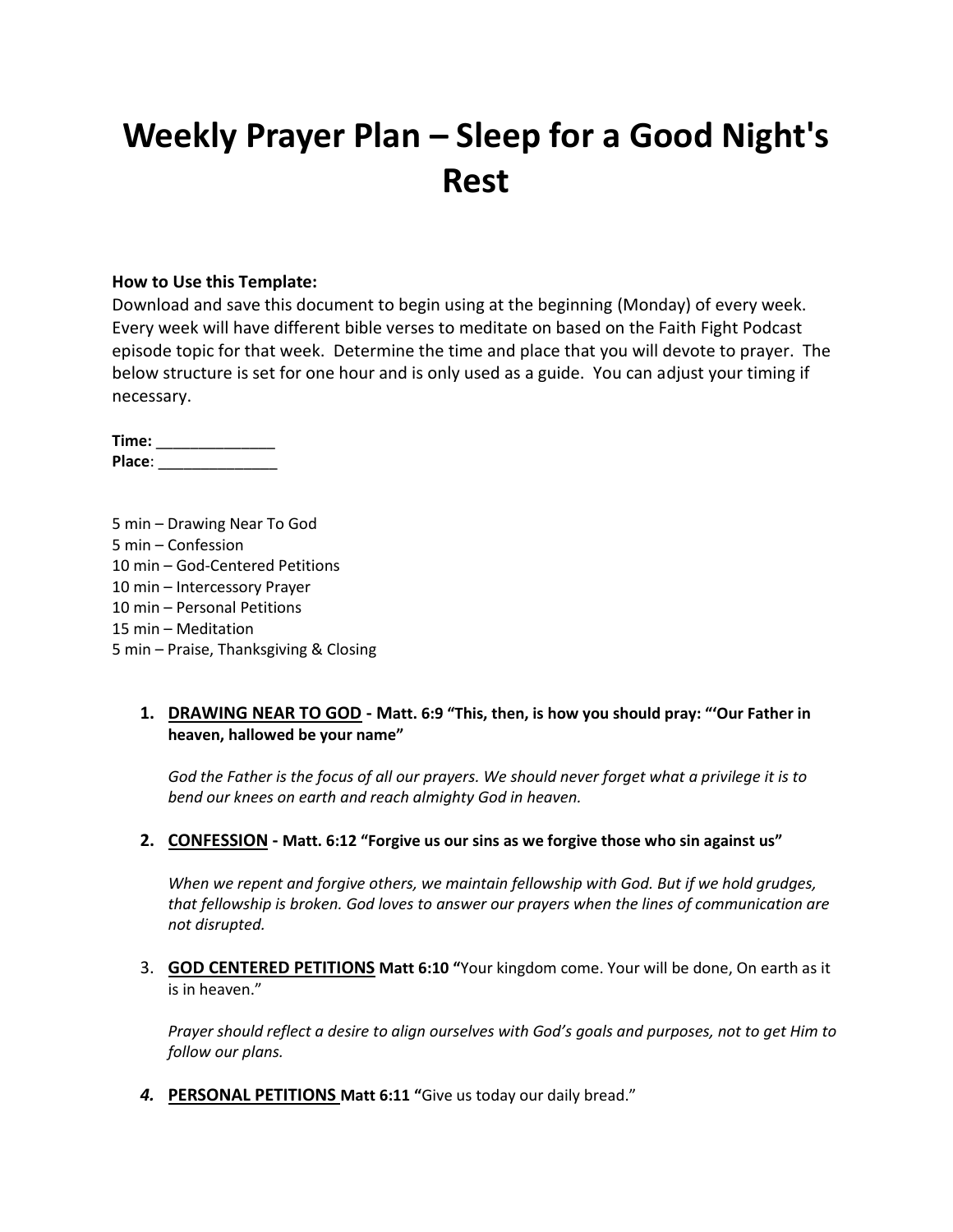*We are dependent upon the Lord for our needs and He wants us to come to Him with our requests.*

5. **MEDITATION Joshua 1:8** "Keep this Book of the Law always on your lips; meditate on it day and night, so that you may be careful to do everything written in it. Then you will be prosperous and successful."

*Meditation is thinking about the word of God to understand what it means in the context of the scripture and how it can apply to your life today. The Word of God is powerful enough to still be relevant in your life today even though it was written thousands of years ago.*

#### **Read through the scripture passages for today as listed below:**

Meditational Verses Monday: Philippians 4:6-7 Tuesday: Psalm 4:1-8 Wednesday: Proverbs 3:21-35 Thursday: Psalms 127:1-5 Friday: Proverbs 19:23 AMP Saturday: Psalms 91:1-16 Sunday: Isaiah 26:1-19

**Once you have read the scripture for today, write down your answer to the questions below or any other insight/revelation that you receive in your prayer journal.** 

- 1. Is there a promise to claim?
- 2. Is there a lesson to learn?
- 3. Is there a blessing to enjoy?
- 4. Is there a command to obey?
- 5. Is there a sin to avoid?
- 6. Is there a new thought to carry with me?
- **6. PRAISE & THANKSGIVING 1 John 5:14-15** "This is the confidence we have in approaching God: that if we ask anything according to his will, he hears us. And if we know that he hears us whatever we ask—we know that we have what we asked of him."

*We can end our prayer time with confidence that God has heard our prayer and will answer in His perfect timing. Demonstrate your faith in Him by showing thanks before you see the answer to your prayers.*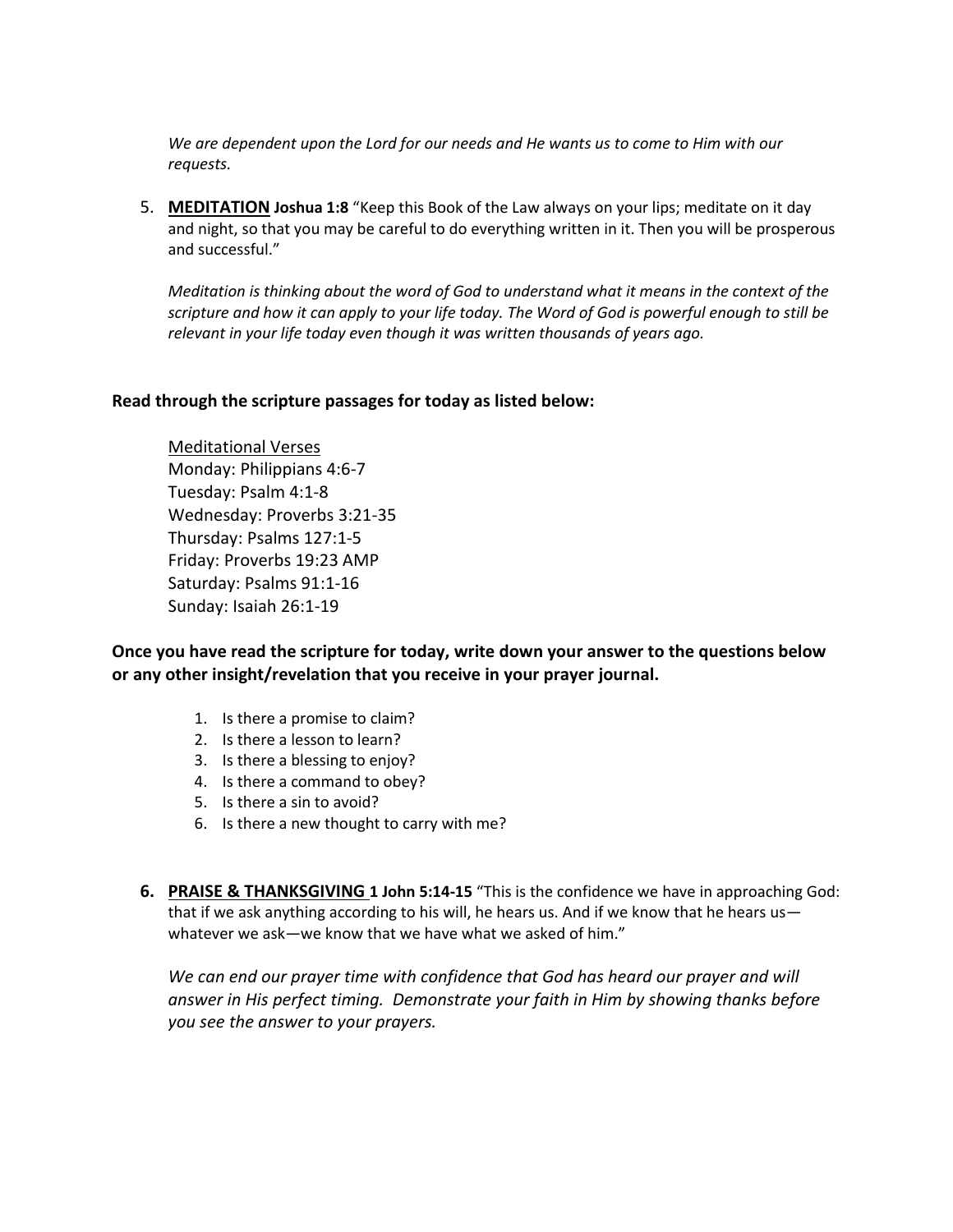# **Bible Verses & Notes - Sleep for a Good Night's Rest**

One thing that we sometimes take for granted is sleep. Sleep is essential for us to function properly every day. Some people don't make sleep a priority and some people don't know how to settle their minds to get quality sleep. God's word promises us that He will give us sweet sleep. So if you're not getting enough quality sleep every night, let's look into the bible to see what it says about it.

### *Cast all your anxiety on him because He cares for you.- 1 Peter 5:7*

One of the reasons people might not get to sleep quickly after they go to bed or not get a good night at all is because they are thinking too much about worries or anxieties about life. Yes life can be challenging but we need to place these into Gods hand when we go to bed. This is how you do that. Whatever you thinking about l, you say "God, I'm placing this \_\_\_\_ into your hand". And at this point you don't think about it negatively any more. If the thought comes back. Audible say "It's in Gods hand" and think about your last beach vacation or some other enjoyable time.

*When you lie down, you will not be afraid, when you lie down, your sleep will be sweet. - Proverbs 3:24*

Depending on your circumstances, you may not be able to put your head down to sleep in peace at night. This verse gives you a promise that your sleep will be sweet when you go to sleep at night. Pray this promise over yourself that God will protect you from all harm so that you can sleep well tonight.

### *In peace I will both lie down and sleep; for you alone, O Lord, make me dwell in safety. - Psalm 4:8*

Every day will have its own challenges and things to deal with. As believers we can have our hope in God to cause us to be prosperous in everything that we have to deal with each day so that at night we can claim this promise to lie down and sleep in safety and safety. Our faith must be activated so that we can receive this promise everyday and night.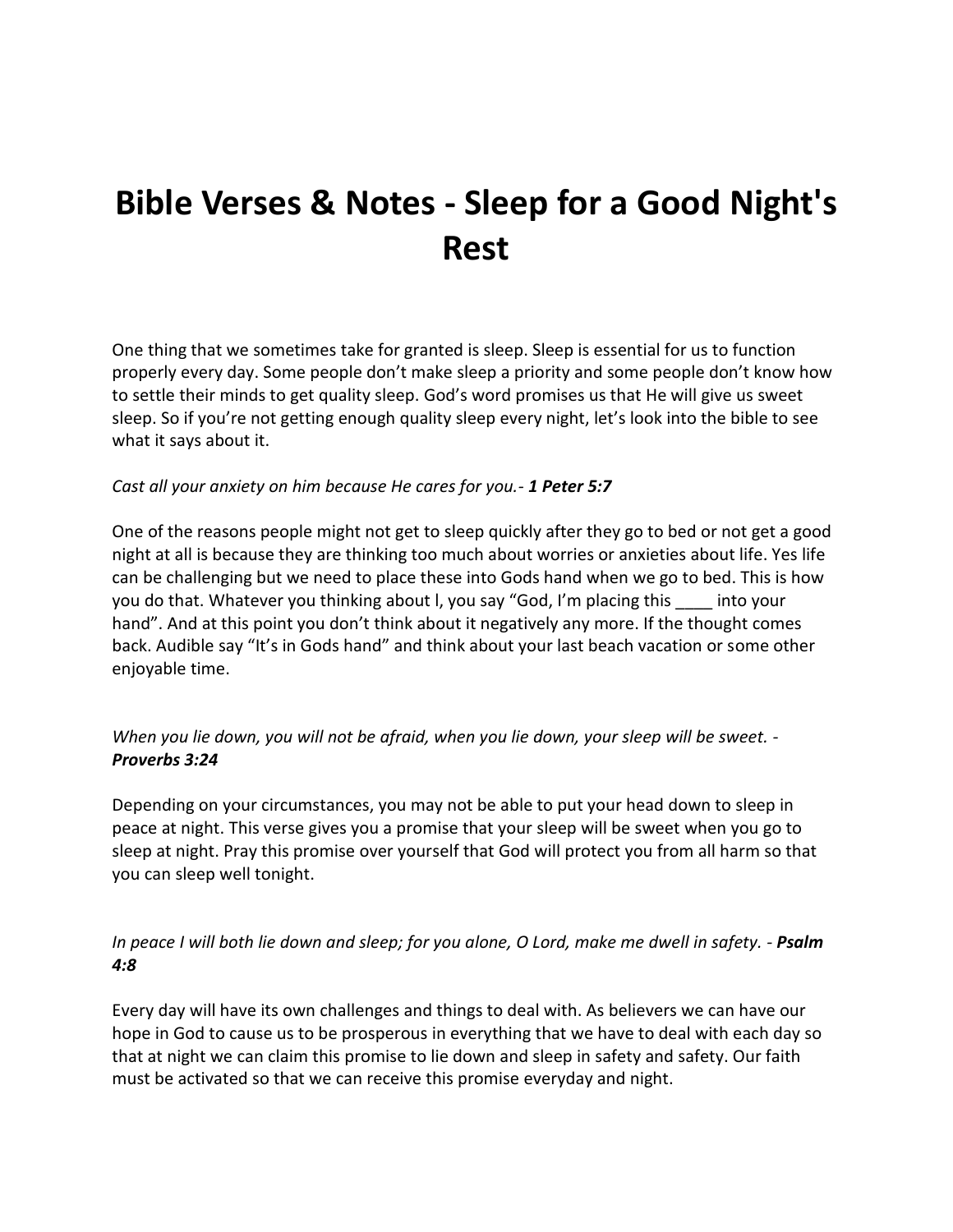*Do not be anxious about anything, but in every situation, by prayer and petition, with thanksgiving, present your requests to God. And the peace of God, which transcends all understanding, will guard your hearts and your minds in Christ Jesus. - Philippians 4:6-7*

One of the main reasons why we have difficulties sleeping at night is because we are thinking negatively about things that could possible happen in the future. This is not the correct mindset to have since tomorrow hasn't even come yet. When we start to have these thoughts we need to remember to pray to God and present your request towards God. In addition to this find some things to be thankful for. As you do this you will see that God has been faithful in the past and he will also come through in your tomorrow's. So you can rest easy.

## *The fear of the LORD leads to life, So that one may sleep satisfied, untouched by evil. - Proverbs 19:23 AMP*

For all of Gods promises, there is a condition that has to be satisfied. In this verse, when you are reverent towards God he promises that your sleep will be satisfied and untouched by evil. If you feel like you are being tormented by an evil spirit, make sure that there is no sin in your life that is allowing that evil spirit to torment you in your sleep. Reverence towards God will keep you from sinning and cause a good nights sleep.

## *Whoever dwells in the shelter of the Most High will rest in the shadow of the Almighty. I will say of the Lord, "He is my refuge and my fortress, my God, in whom I trust." - Psalms 91:1-2 NIV*

God is a shelter and a refugee when we are afraid Having Faith in the almighty God will carry you through all the dangers and fears of life. To dwell in His shelter and abide in Him we are entrusting ourselves to his protection and pledging our daily devotion to him. We will be kept safe so we can rest easy.

*The Lord your God is with you, the Mighty Warrior who saves. He will take great delight in you; in his love he will no longer rebuke you, but will rejoice over you with singing. - Zephaniah 3:17 NIV*

Remind yourself every night of who God is. He is with you always and is mighty to save. He takes great delight in you and rejoices over you with singing. Let God sing over you as you sleep in peace, but first you need to put him in his rightful place over your life as the Mighty God who saves.

*In vain you rise early and stay up late, toiling for food to eat— for he grants sleep to those he loves. - Psalms 127:2 NIV*